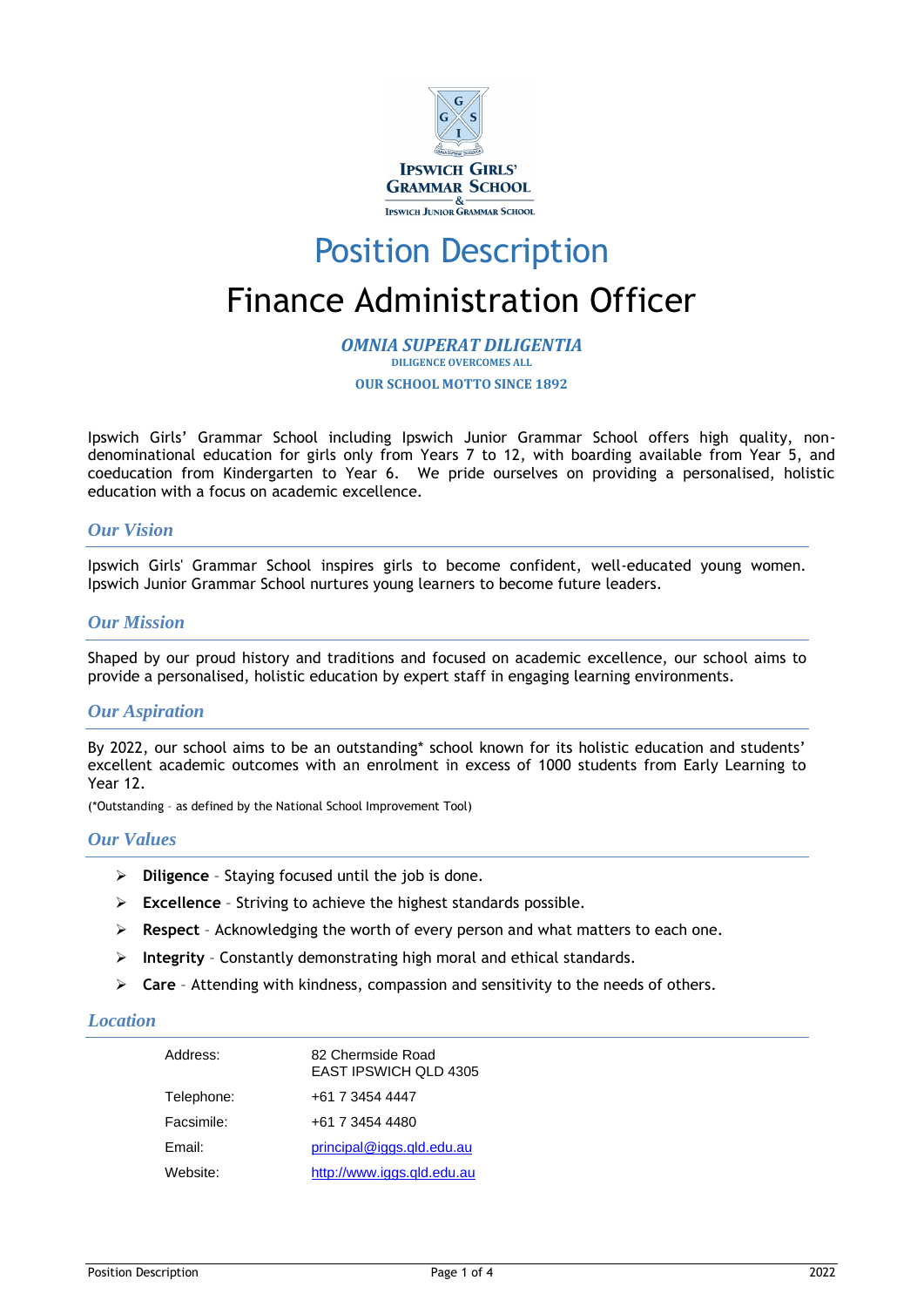| THE ROLE               |                                                                                                    |
|------------------------|----------------------------------------------------------------------------------------------------|
| <b>Position Title:</b> | <b>Finance Administration Officer</b>                                                              |
| Incumbent:             | Vacant                                                                                             |
| Department:            | Finance                                                                                            |
| Reports to:            | Finance Manager                                                                                    |
| <b>Classification:</b> | Ipswich Girls' Grammar School Including Ipswich Junior<br>Grammar School Enterprise Agreement 2021 |
| Hours:                 | Part-time (school hours)                                                                           |

# *Your Opportunity*

The Finance Administration Officer will provide a range of financial and administrative support services to support the Finance team to deliver department strategic and governance outcomes in a timely, efficient, and professional manner.

As the Finance Administration Officer, you will:

- Maintain the standard of excellence required by the School's reputation and uphold the philosophy of the School
- Promote the interests of Ipswich Girls' Grammar School including Ipswich Junior Grammar School in the school and wider communities
- Attend staff development and training programs when and if appropriate
- Comply with work health and safety responsibilities detailed in the safety management system and comply with the School's Staff Code of Conduct.

# *Typical Duties/Skills*

- Provide administrative support to the CFO and support the operations of the finance department
- Undertake standard bookkeeping tasks in line with skills and experience and the requirements of the role
- Develop, streamline and support operational and administrative efficiencies
- Ensure deadlines and targets are met

# *Your Role*

The accountabilities of the Finance Administration Officer include, but is not limited to, the following:

#### **Financial Operations**

- Support income invoicing, receipting and accounts receivable reconciliation process
- Attend to all ATSI student funding requirements in a timely manner
- Regularly prepare bank reconciliations on all bank accounts

#### **Financial Reporting**

- Collation of all information required for Bursary applications. Provide summary to CFO for Board consideration
- Support external audit for all Accounts Receivable, Discounts and Cash related requests

#### **Finance and Operational Support**

- Provide retail and administrative assistance in Uniform Shops, when required
- Perform daily finance administration tasks that support the finance team and CFO
- Perform finance administration tasks that support the Board of Trustees, as required
- Provide administration assistance of WH&S process, as directed by the Finance Manager
- Other duties as directed by the Finance Manager and/or CFO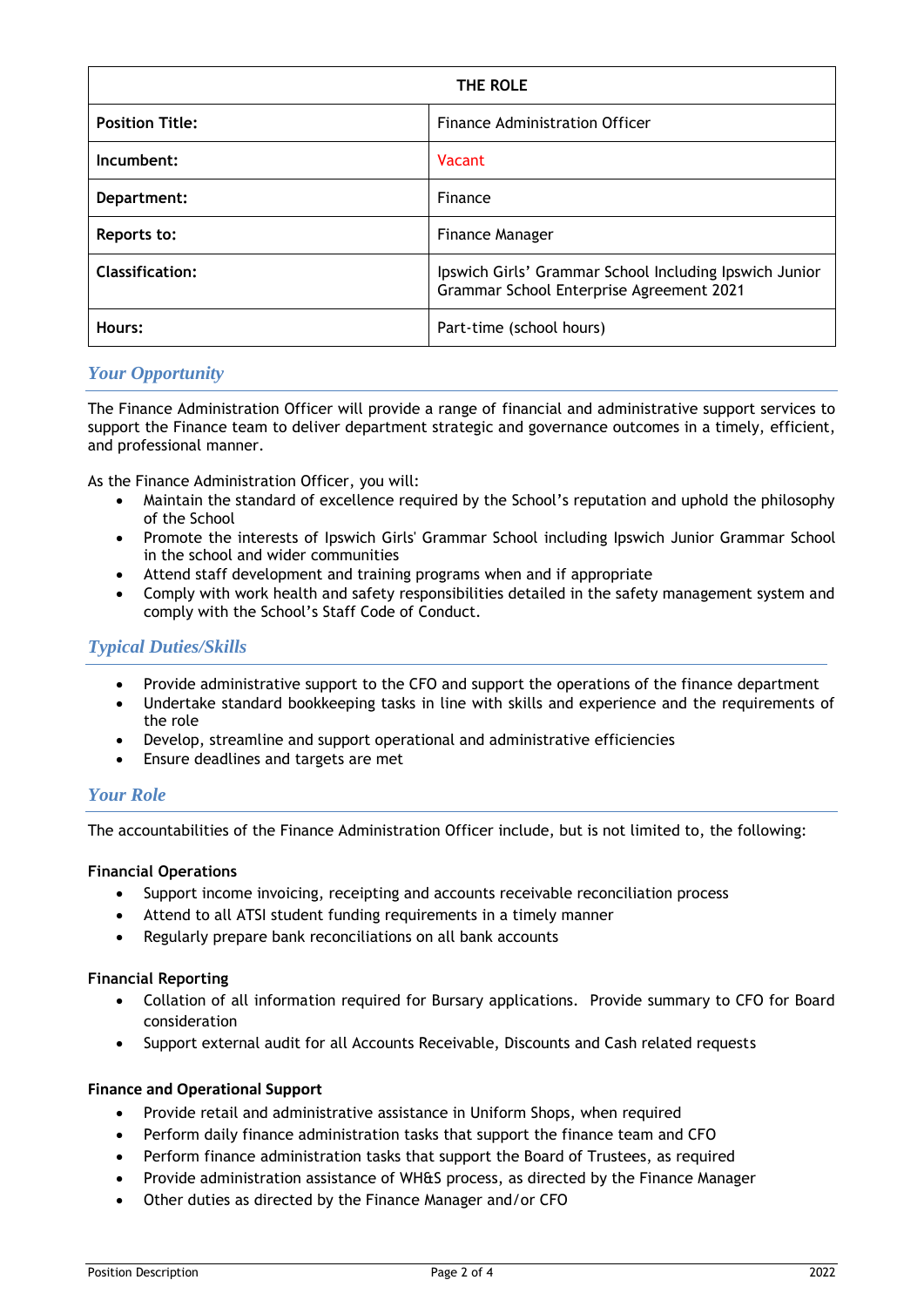# *Occupational Health and Safety*

All staff members employed at the School will be required to:

- Demonstrate in daily activities a commitment to health and safety in the workplace by always performing tasks in the safest possible manner – safe for the individual, co-worker and students
- Always ensure that you work in compliance with all laws, acts, regulations and policies outlined in all policies, manuals and handbooks, as updated from time to time
- Report all hazards and incidents that the individual is party to, or observes, in the correct manner
- When required or directed by the School, participate in any health and safety training.

# *Competency Required*

- Demonstrated previous experience (ideally 1+ years) in a similar role supporting a finance / administration department or business unit.
- Well-developed oral and written communication skills with sound listening skills.
- Sound level of time management skills and the ability to manage competing priorities in a fastpaced environment.
- Problem solving skills and the ability to formulate solutions for unexpected situations, as well as anticipating problems that may arise in future.
- Sound to medium level of computer skills, including the ability to operate spreadsheets and word processing programs (Microsoft Office Suite) at a proficient level.
- Ability to support the preparation of reports, proposals, policies, and procedures.
- Demonstrated ability to stay on task with a high level of attention to detail.

#### **Personal Attributes**

Ability to:

- Ability to maintain confidentiality and professional rapport with colleagues and the school community.
- Maintain professional appearance and be proactive in the support of the department and the School.
- Possess cultural and political awareness and sensitivity, with the ability to communicate at all levels of the School.
- Maintain high standards of conduct with a demonstrated positive work ethic.
- Being agile and flexible to provide solutions to any last-minute changes, urgent matters, and issues.

# *Formal Qualifications*

Tertiary qualifications at certificate level or equivalent qualifications in Finance, Commerce, Business Administration or a relevant field or comparable relevant experience at a Finance Officer level.

# *Selection Criteria*

Within the context of the duties described above, the ideal applicant will be someone who has:

- Demonstrated experience and knowledge working in a finance, administrative or business function with the knowledge of or ability to learn the procedures and practices of a School environment.
- Proven ability to work within the MS Office suite, with demonstrated experience using Excel and financial management software.
- Sound level oral and written communication skills including the ability to communicate at all levels, both internally and externally.
- Demonstrated ability to work under minimal supervision, prioritise tasks and work under pressure.
- Ability to balance conflicting priorities and to work to deadlines.